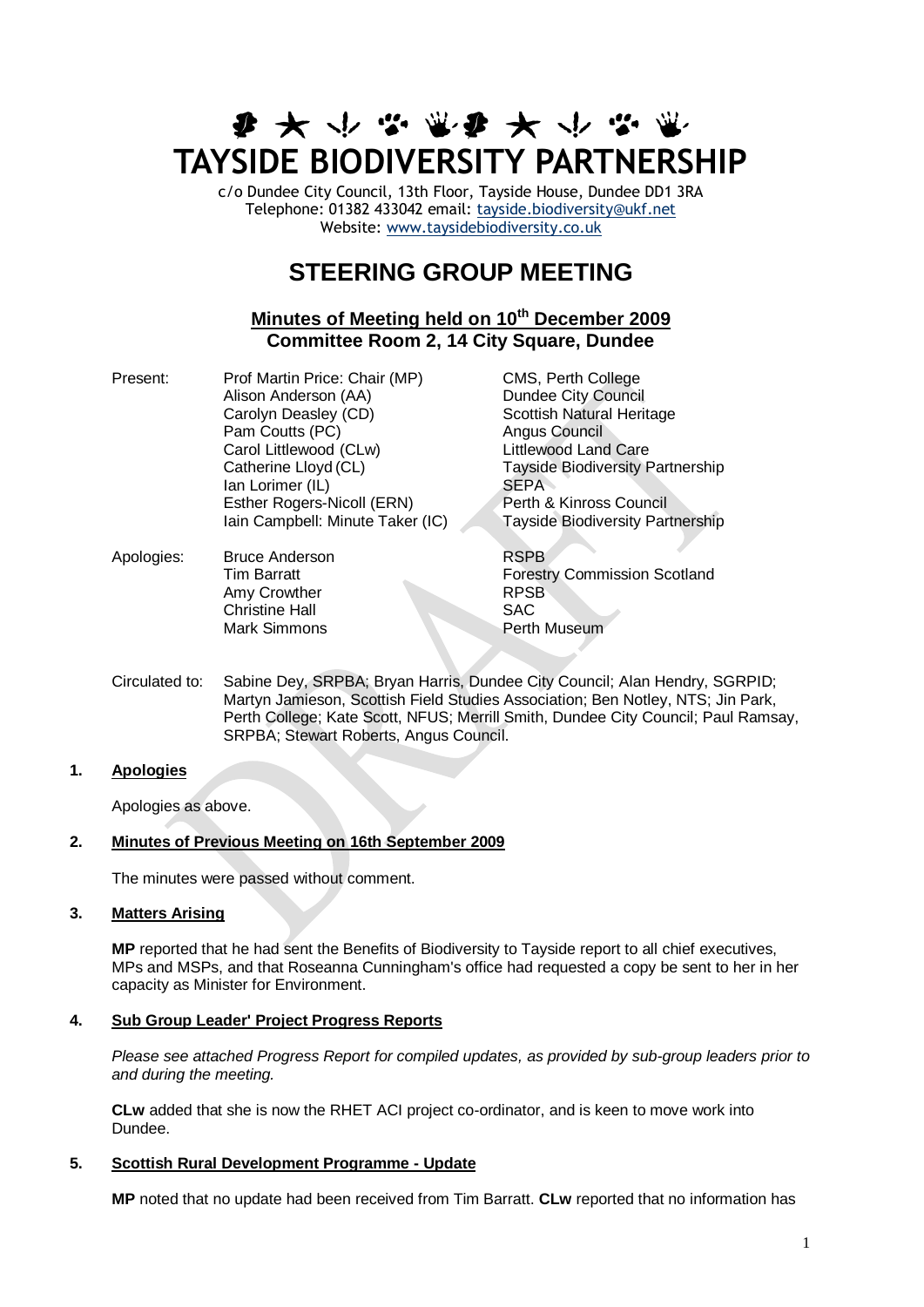been released yet, but it is expected soon. There were approximately 1,900 applications, with a relatively very small number of acceptances likely. Biodiversity schemes have run into problems due to the points system which includes a section on 'minimising impact'. **CD** noted that another round was upcoming, **CLw** noting that the closing date was the 14th of January. **MP** recommended that further discussion take place when more information is available.

# **6. Tayside Biodiversity Festival 2010**

**CL** reported that a meeting had been held in Sensation Science Centre, Dundee, featuring fifteen organisations and involving proposals being put forward and possible collaborative work being discussed. **AA** noted that Sustain Dundee can sponsor applications.

# **ACTION: AA to send Sustain Dundee sponsoring information to CL**

**CL** added that a further organisers' meeting was about to take place in Pitlochry, with the potential for another meeting in Angus, although the Angus Ranger Service are already taking a lot forward. All Festival plans will be followed up in January. The target for the Festival is 100 events, with the programme to be pulled together in late January for finalisation in February.

**CLw** noted that without FWAG there is no funding available for farming-orientated events - **CL** recommended looking into LEADER funding, which is increasing to 90% of total costs, although many areas are not covered by it. CL also added that in-kind time is considered for match funding. Event organisers are being encouraged to seek out their own funding, but help is being provided when necessary.

# **7. Funding - SITA Tayside Biodiversity Action Fund**

CL reported that money set aside for 2010 becomes available as of 1<sup>st</sup> April. The last round featured three applications; Kincarrathie House (Perth) and Keltneyburn Gorge (Perth) were both passed, with a larger emergent project being encouraged for the former, while Dundee City Council's Arklay Street Community Orchard project was deferred pending the inclusion of more biodiversity aspects - John Whyman has been asked if this can be taken forward in time for the March application.

**CLw** noted that the Linnet Link has gone out to contract, so planting is likely to happen soon. **AA**  mentioned that Dundee's Riverside Project would soon be looking for SEPA river restoration funding.

# **8. Perth & Kinross Biodiversity Officer**

**ERN** reported on the Perth & Kinross Biodiversity Officer post, held by David Williamson, noting that his role is largely helping Development Control on biodiversity issues, whilst also being involved with other departments. The role is not considered to involve community work. **MP** asked if it would be possible to take over some of CL's current tasks, such as organising training - **ERN** noted that this is a possibility. **CD** added that David had attended one-to-one training sessions with SNH which is offering important support; the same training will not be available to LBAP Officers. It is possible that 2010 will see a wider programme of SNH capacity building training for planning staff. **MP** noted that there is no need to keep this agenda point for future meetings.

# **9. Way Forward for Partnership 2010 and Beyond**

**PC** and **ERN** reported that Angus and Perth & Kinross Councils continue to make progress in this area, while **MP** agreed to get in touch with Merrill Smith at Dundee City Council. **CL** added that Peter Sandwell had provisionally agreed to TBP continuing to use the DCC office over the Festival period.

# **10. Finance**

**CL** distributed the budget summary (to September 2009); Bryan Harris had provided no further update. **CLw** noted the concern that carry over to the next financial year will again not be accounted for.